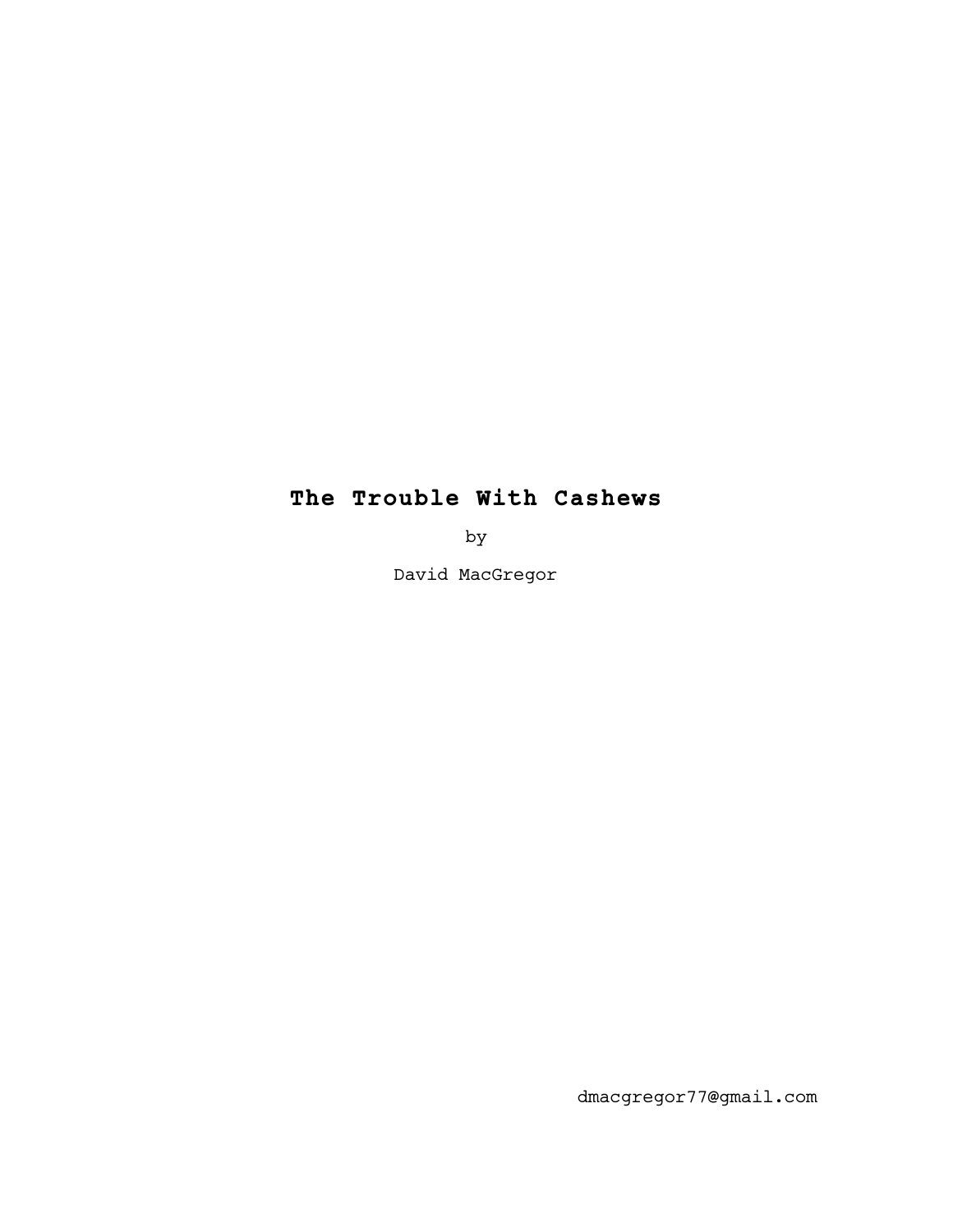# Setting

A backyard family gathering.

# Time

Present-day, the Fourth of July.

# Cast

 PAUL - Male, younger brother of TARA, in his 20s-40s. TARA - Female, older sister of PAUL, in her 20s-40s.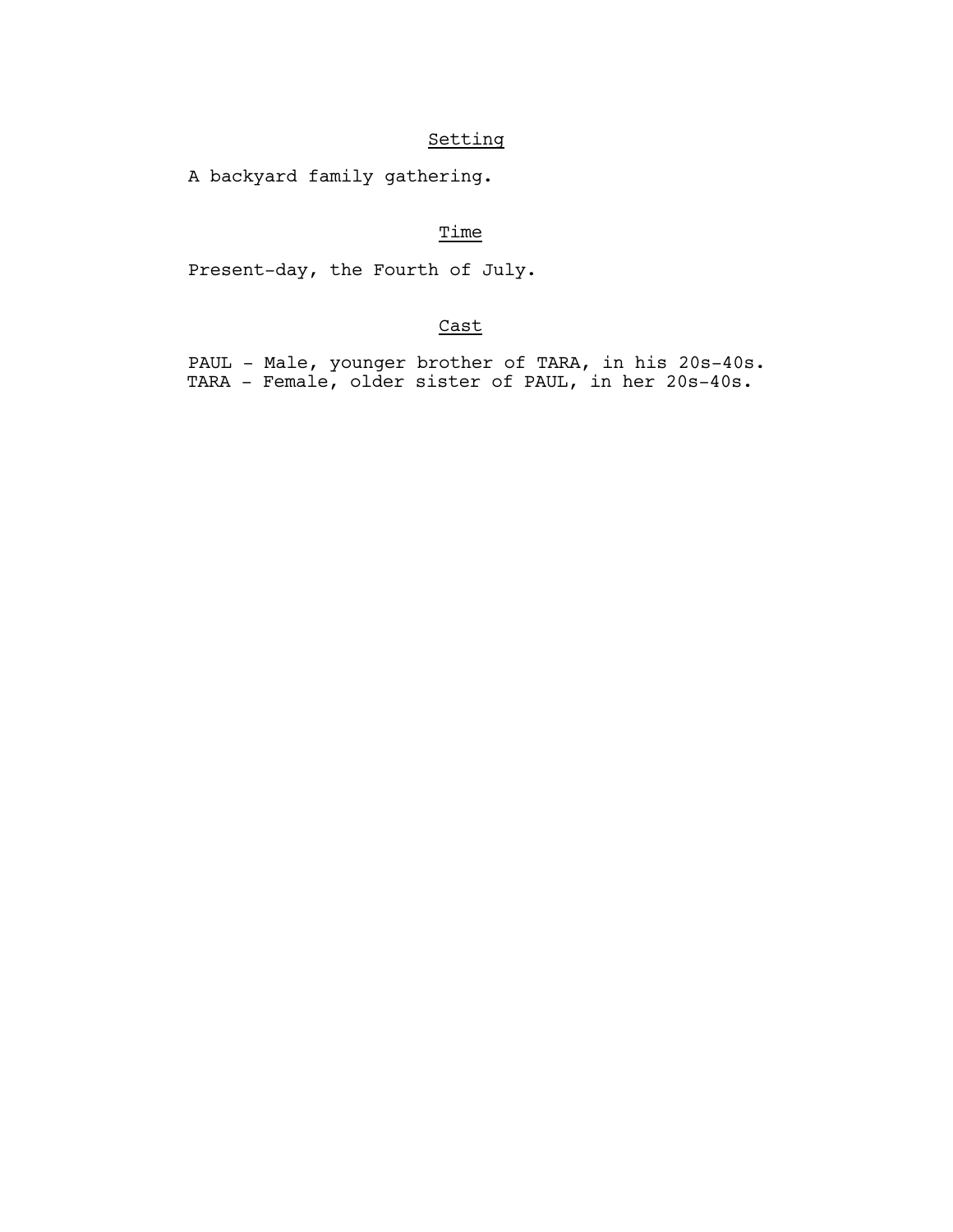(PAUL stands, a beer in his hand, staring fixedly at the horizon as he is approached by TARA, who has a glass of wine.)

Hi Paul!

PAUL

TARA

Mmm...

TARA How's my little brother doing?

PAUL

I'm above ground.

TARA Okay...it's great seeing you! I'm really glad you could make it to our Fourth of July party this year.

PAUL

Yeah, well...what are you gonna do?

(TARA looks to see what PAUL is staring at, then back to PAUL.)

TARA

Is something wrong?

(PAUL nods toward the horizon. TARA turns again.)

TARA

What?

PAUL

You can't see it?

TARA

See what?

PAUL

Right over there.

TARA

I don't see anything.

PAUL

Yes, you do. Waves of light are pinging around off your retinas and forming images in your brain. What do you see?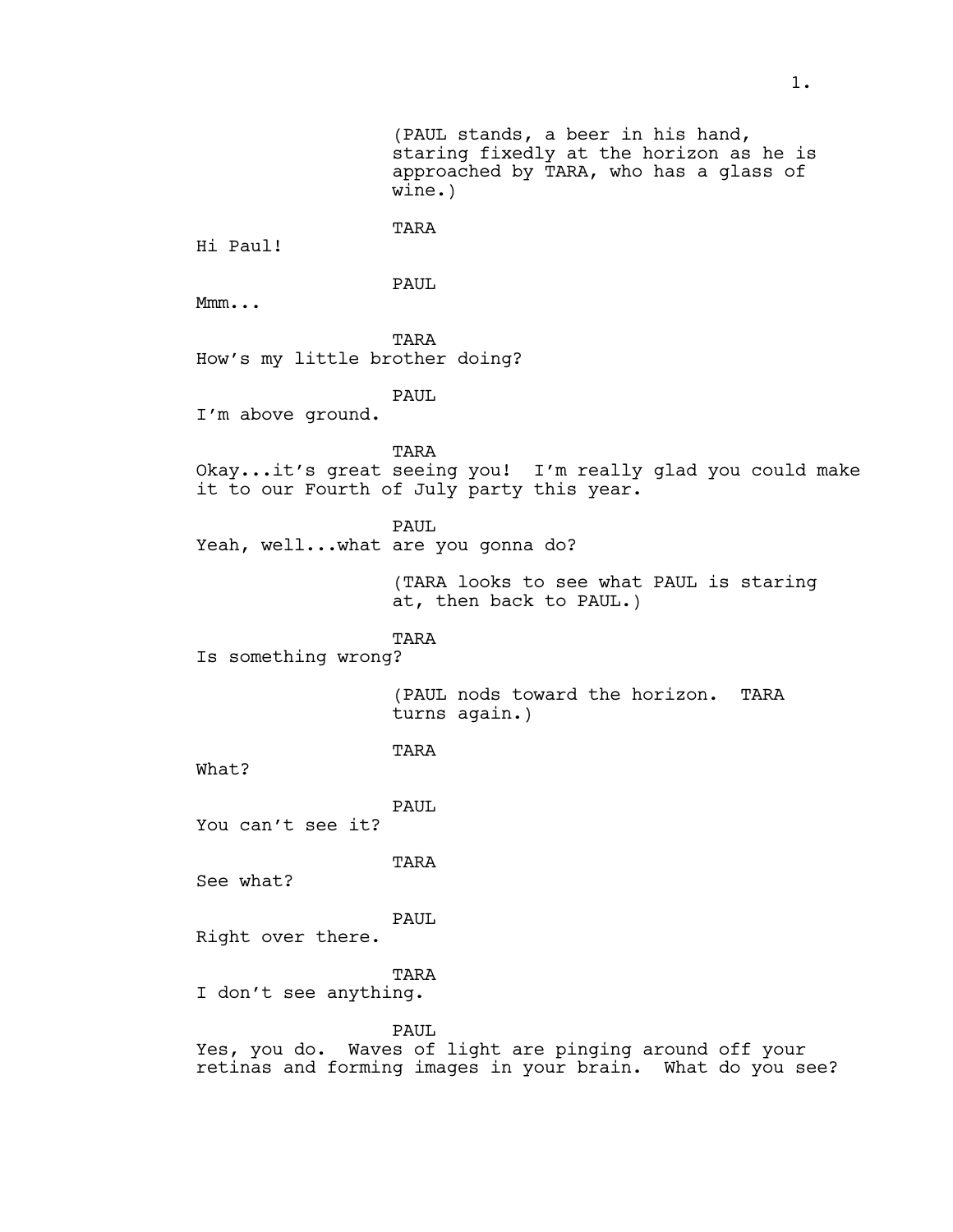TARA Aunt Dorothy? PAUL Bingo. TARA What about her? PAUL Just watch her. TARA Okay...I see an old woman sitting at a table, drinking a glass of wine, and eating some nuts out of a bowl. PAUL Is that it? TARA Pretty much. Am I missing something? PAUL Watch when she goes for a nut. TARA Okay. And...she just ate a nut. PAUL Right. TARA What about it? PAUL Just...look, she's doing it again! TARA You're right...no denying it...she ate another nut. PAUL Notice anything? TARA I really, really want to say yes, but no. PAUL You're not looking closely enough! Watch her! TARA (long beat) She just ate another nut.

2.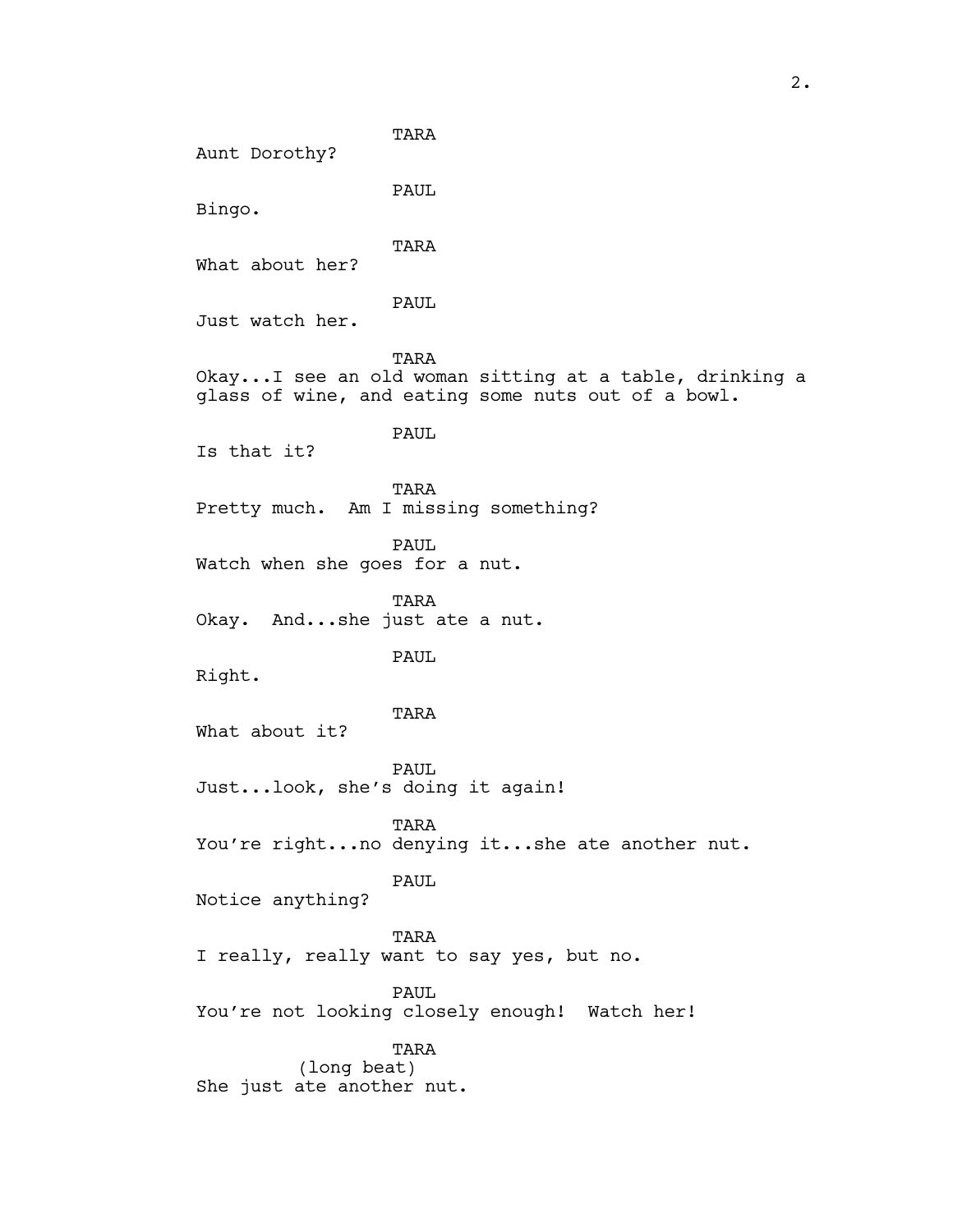PAUL

And?

TARA

Paul, all I see is an elderly woman sipping wine and eating nuts.

PAUL

Oh, for God's sake!

TARA

What?

PAUL What's in that bowl?

TARA

Nuts!

PAUL

What kind of nuts?

TARA

They're...it was a, you know, assorted nuts. They come that way. All kinds of different nuts in a bag. I poured them out of the bag, into the bowl, then put them on that table.

PAUL Exactly. Now, watch her again.

TARA (peering, confused) She's eating them one at a time?

PAUL No! You don't see what she's doing?

TARA What? What is she doing?

PAUL She's only eating the cashews!

TARA

What? That's ridiculous--

(PAUL grabs TARA's elbow and turns her ninety degrees.)

PAUL Don't let her see you!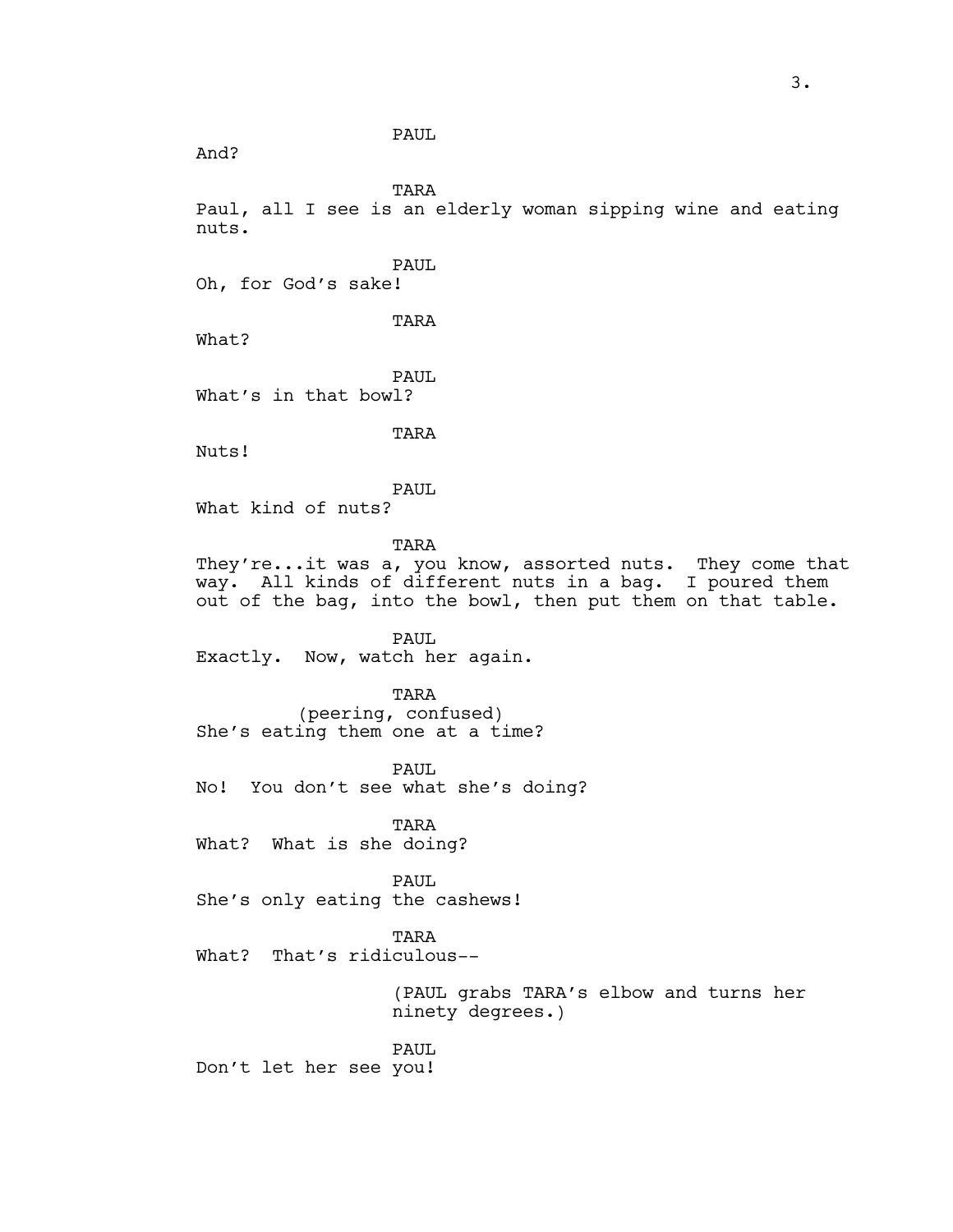(A beat, then PAUL and TARA cautiously look sideways.) PAUL And...down goes another cashew. TARA Paul...would you like me to get you some cashews? PAUL That's not the point. TARA Then-- PAUL. She's looking this way! (PAUL and TARA turn away, then back.) TARA Then what is the point? PAUL You're looking at it. TARA Paul, you're worrying me. PAUL Assorted nuts. What does that mean? TARA It means there's more than one kind of nut. PAUL For example? TARA For example what? PAUL What kinds of nuts? TARA Well, peanuts...um, almonds, I think I saw some hazelnuts, walnuts, and cashews. PAUL And is it just a random assortment? Equal amounts of every nut?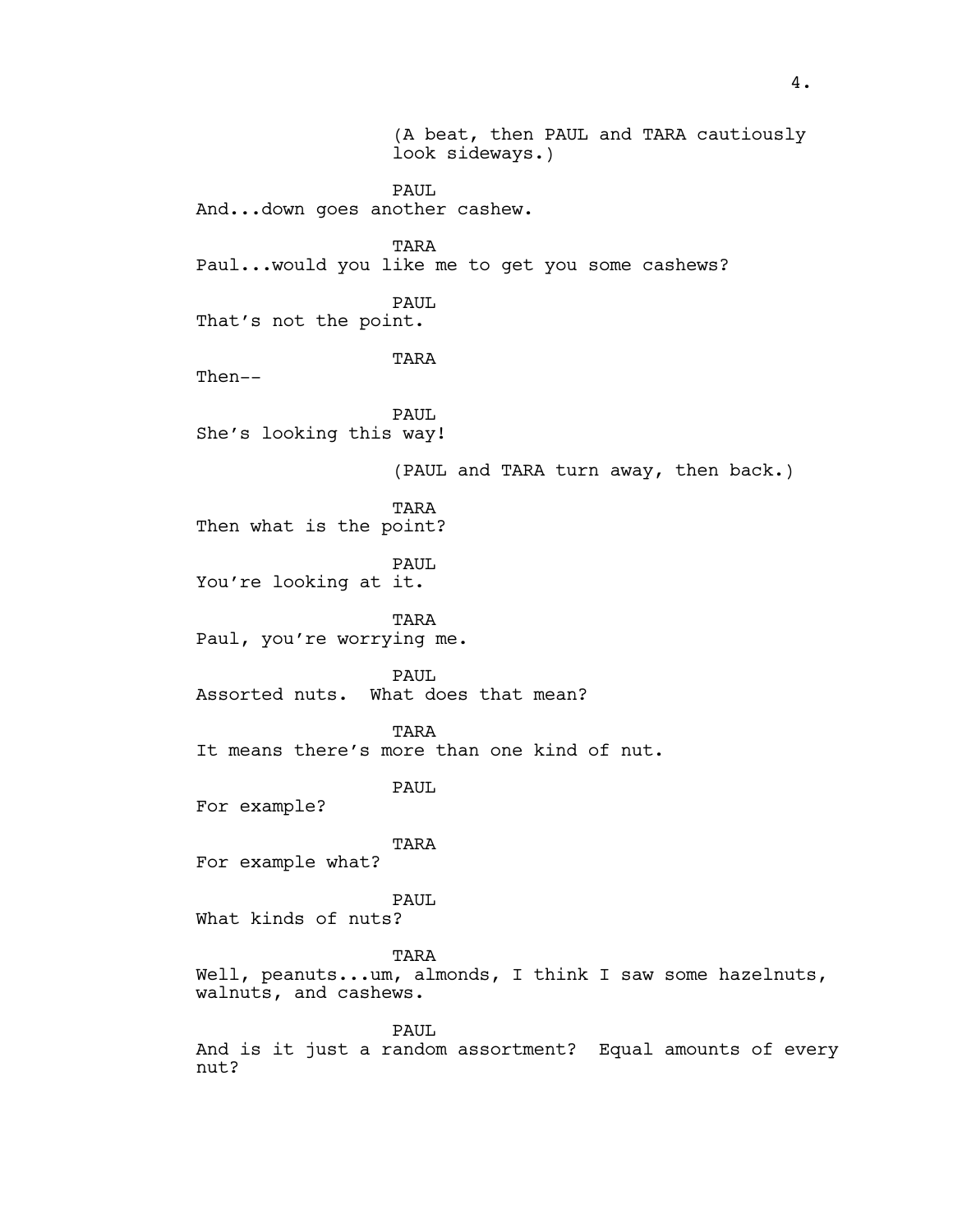TARA

No, I think it's mostly peanuts.

PAUL Mostly peanuts. And why would that be?

TARA

Because they're cheaper?

PAUL

And they're cheaper because?

TARA

I don't know...because they're easier to grow? People like them less than other kinds of nuts?

PAUL

And off the top of your head, of all the nuts you just mentioned, which kind of nut do people like the most? (off her hesitation)

Go on...say it.

#### TARA

Cashews.

PAUL

Cashews.

TARA You're saying she's deliberately eating only the most expensive and tastiest nuts.

PAUL.

And that's not the worst part.

TARA

It's not?

PAUL.

No. The worst part is, she knows what she's doing. That's why she keeps looking around to see if anyone is watching. It would be one thing if she was so out of it that she was only eating the nuts she liked best, you know, like a chimp or something. But she knows what she's doing.

TARA

Paul, I can get you some cashews.

PAUL.

It's not about the damned cashews! It's about...look, who are the two biggest pricks at this party?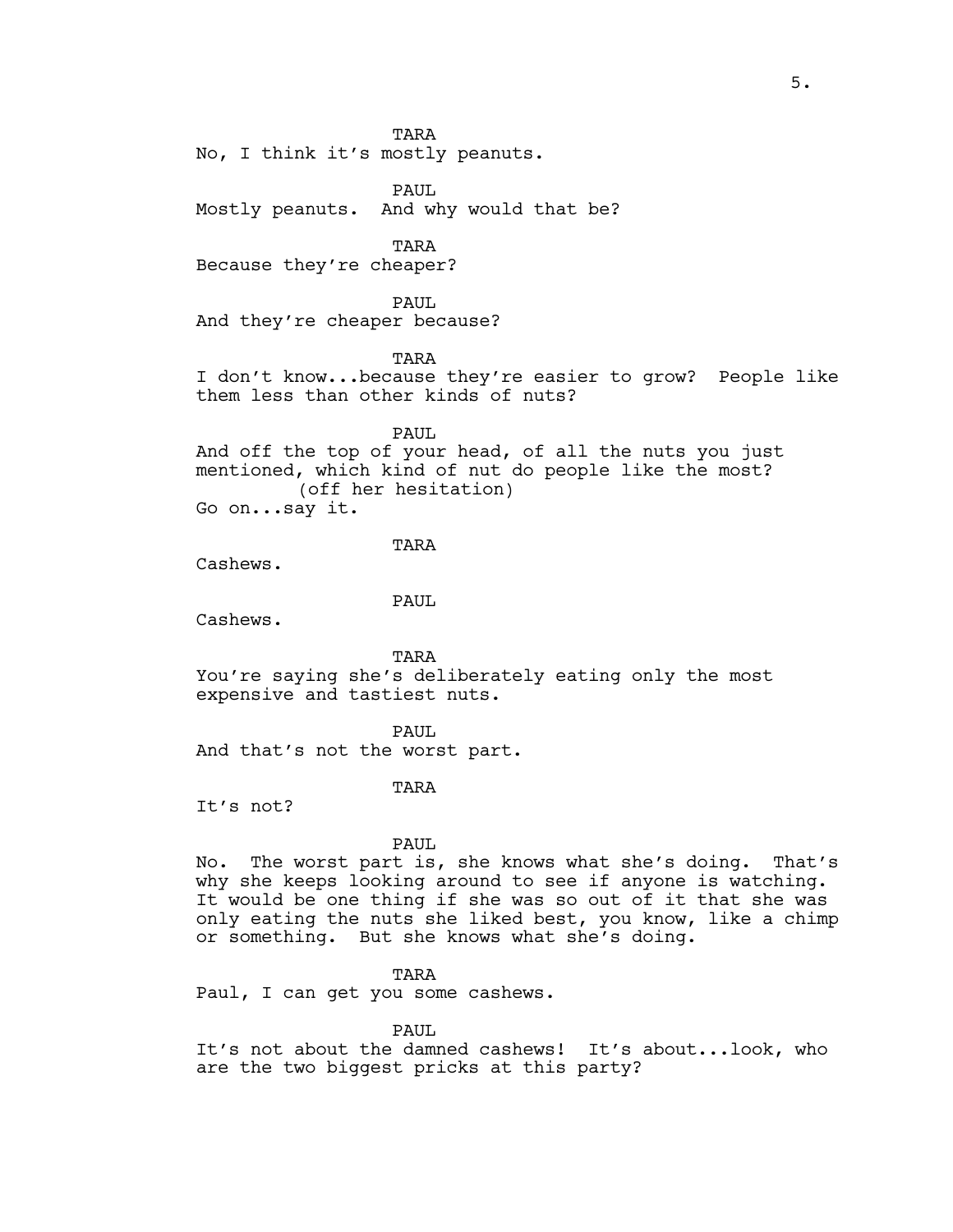TARA

You're talking about our family!

PAUL

Answer the question.

#### TARA

Reggie and Stan.

PAUL Reggie and Stan. Now, what do Reggie and Stan have in common, besides being the biggest tools in the world?

TARA

They're brothers?

PAUL. And who is their mother?

> (They both turn back to look at Aunt Dorothy.)

TARA

She just ate another cashew.

(PAUL takes a deep breath, trying to pull himself together.)

PAUL

I'm sorry, Tara. See, this is why I shouldn't come to these family things. I get myself all worked up and...you know what? Forget it. Forget I said anything. How are you doing? You look great!

TARA (gaze fixed on Aunt Dorothy) Goddammit. She's eating all the fucking cashews!

PAUL I shouldn't have brought it up.

TARA What the hell? Who does that?

PAUL

Aunt Dorothy, apparently.

TARA

Would you do that?

PAUL

No.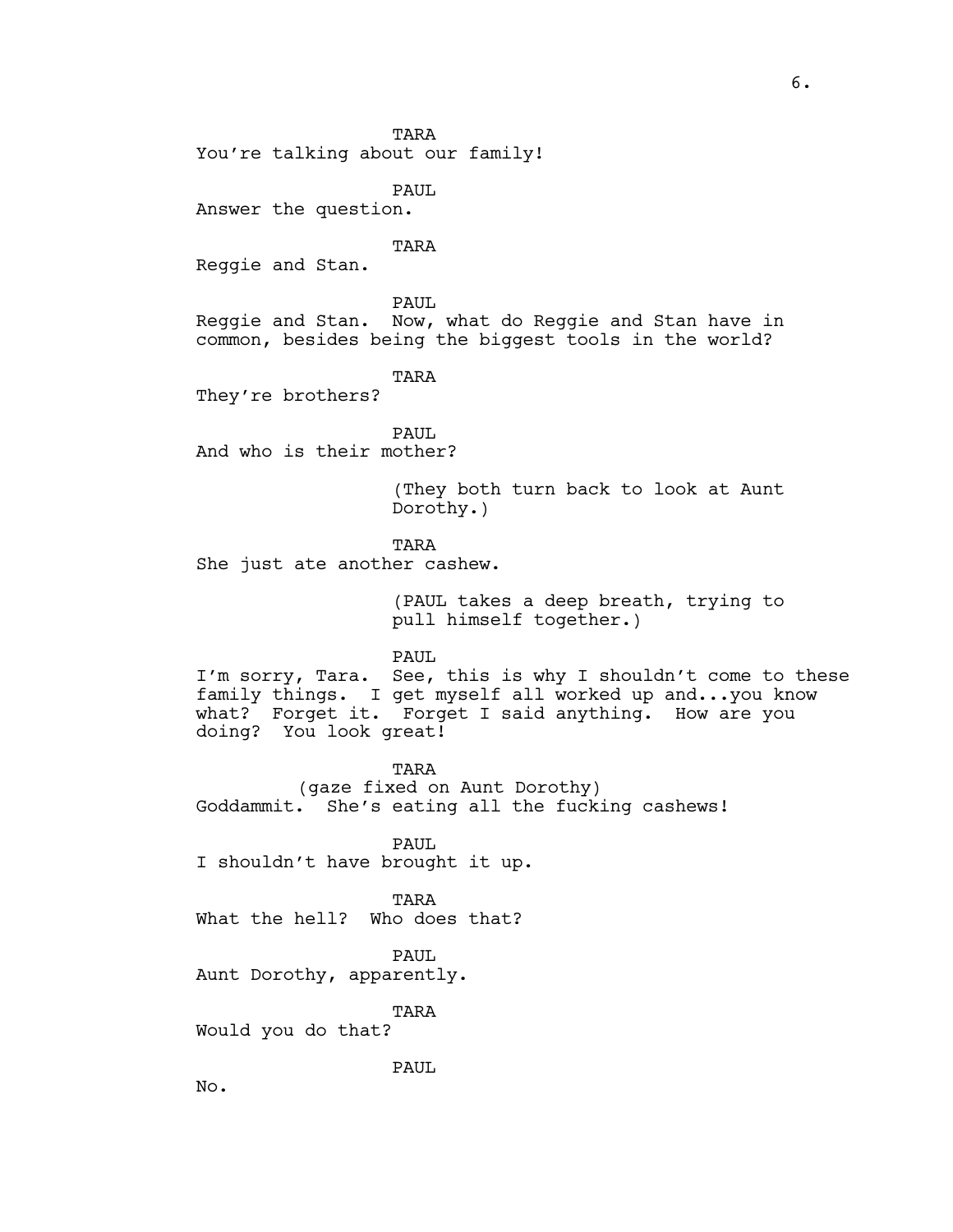TARA

And neither would I! I would want other people to have some cashews too!

PAUL

Absolutely.

TARA

(long beat as she stares) Now she's pushing other nuts out of the way to get at the cashews at the bottom of the bowl. This is unbelievable.

PAUL

Tara, I didn't mean to--

TARA

She's not going to stop. She is going to empty that bowl of cashews.

PAUL

And by this point, she probably doesn't even want any more. Now she's just making sure no one else gets any.

TARA

I feel sick. I feel physically ill. How are we even related to her?

PAUL.

Well...maybe we're not.

TARA

What do you mean?

PAUL See, that's what I was standing here thinking...just trying to make sense of this. And it finally occurred to me...maybe she's a reptoid.

TARA

A what?

PAUL Reptoid. A shape-shifting reptilian humanoid from the Alpha Draconis star system. They're part of a global conspiracy to destroy humanity. (off TARA's look)

Not that I actually believe that! I mean, I'm just speaking, you know, metaphorically.

**TARA** No, I think you're onto something.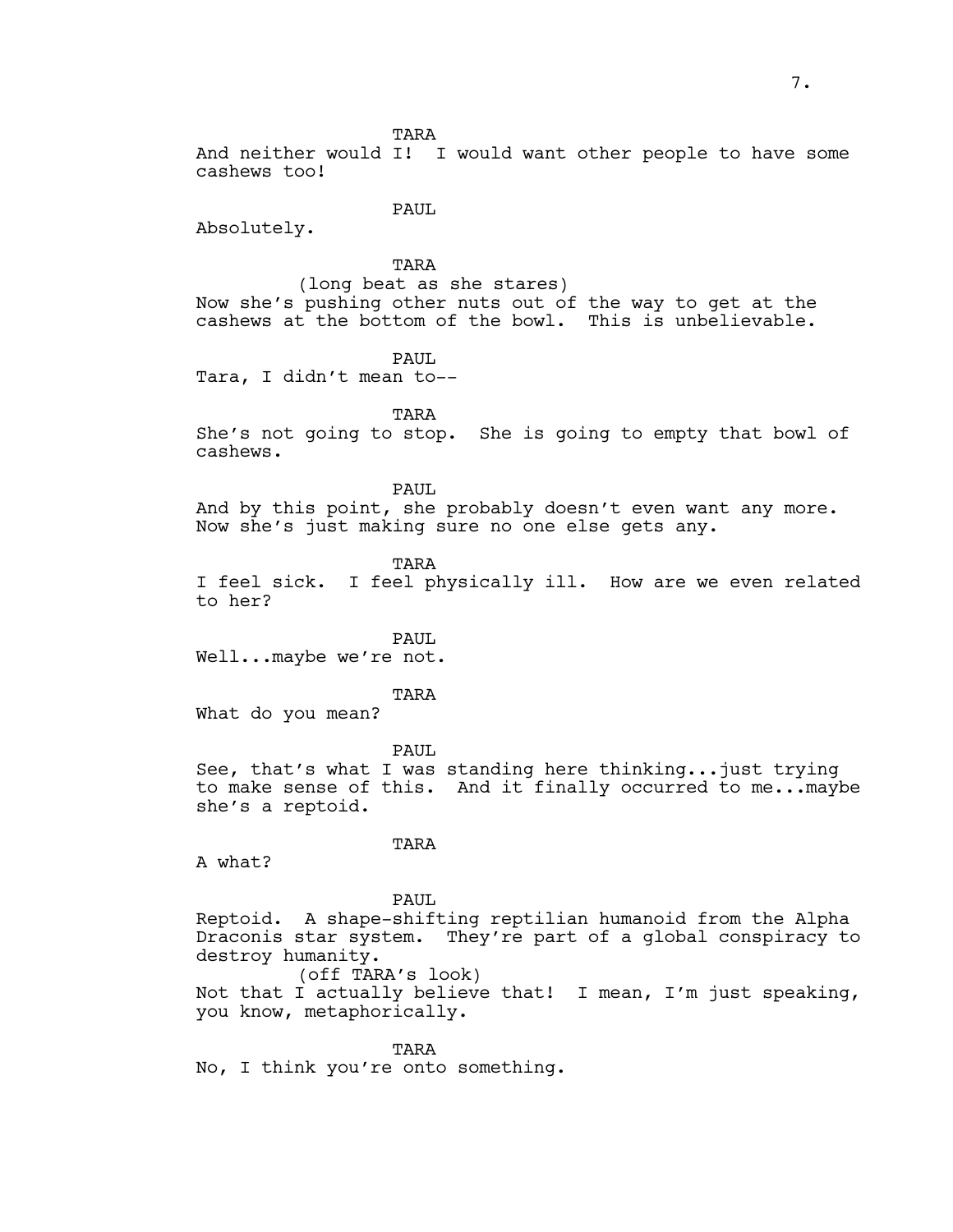#### PAUL

You do?

TARA

Not that I think Aunt Dorothy is a shape-shifting humanoid from another star system. It's worse than that.

### PAUL

Seriously?

TARA

She's not an alien. She's one of us. And what she's doing, her behavior, it's hard-wired into us. You know the first thing a baby shark does when it's born? It eats all of its brothers and sisters.

PAUL.

Like cashews?

TARA

Exactly like cashews. But as we evolved, human beings gradually lost a lot of that sociopathic, me-first impulse, because we realized we were better off working together and being a community and helping one another.

### PAUL

So, you're saying that Aunt Dorothy is some kind of throwback to our primeval, reptilian DNA.

TARA

Right. And it would be okay if it was just her and her kids. We'd just be down some cashews. But there's plenty of people just like her. People who not only want their fair share, they want everyone else's share too. In fact, do you know what we're witnessing here? The end of humanity. The total and complete destruction of human beings as a species.

PAUL.

Because of Aunt Dorothy?

TARA

Yes! That instinct? That primeval, reptilian, I got mine and screw you attitude? Where does that end in a world where every other country and tinpot dictator has a nuclear arsenal?

PAUL

I never thought of that...

TARA

It's us versus them, Paul! The human humans against the reptile humans. And only one side can win.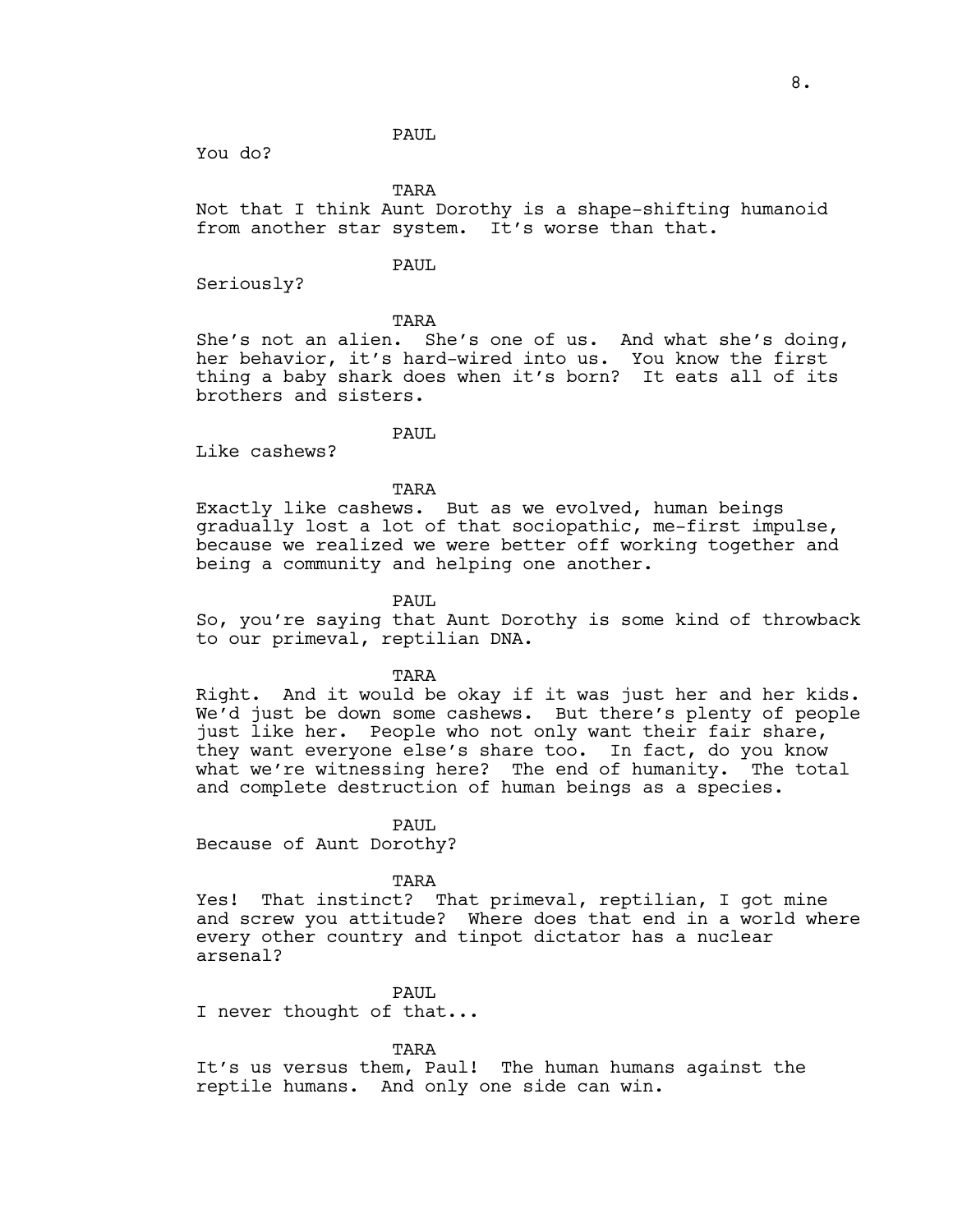PAUL

Well, what should we do? I mean, we have to help our side. We can't just stand here and let this happen!

TARA

And we're not going to let it happen. Because this is war. War between people like us and people like Aunt Dorothy and the spawn of her evil loins.

PAUL

Okay then, let's do this. I've got a plan. First, you distract her with, I don't know, some pictures on your phone or something. Then when she's not looking, I'll grab the bowl of nuts. She won't know what hit her! (off TARA's look)

What? You don't think that would work?

TARA

Sure it would work. We could steal those nuts. But what does that make us? We'd be just like her! Doing whatever we want simply because we can get away with it.

PAUL

Damn it! You're right. Then what do we do?

TARA

The only thing we can do, because drastic measures are called for.

> (TARA pulls out her car keys and dangles them in front of PAUL's eyes.)

PAUL.

You're going to run her over with your car?

TARA

No! We're going to the grocery store. You and me. And when we come back, we're going to have two five-pound bags of cashews with us. Enough cashews for everyone!

PAUL

Oh yeah...yeah! Of course! That's beautiful! That's exactly how it should be, but...cashews aren't cheap.

TARA

Either humanity and the planet are worth fighting for, or they're not. Are you in or out?

PAUL. I'm in. Of course, I'm--she's looking this way!

> (PAUL turns away, but TARA doesn't move.)